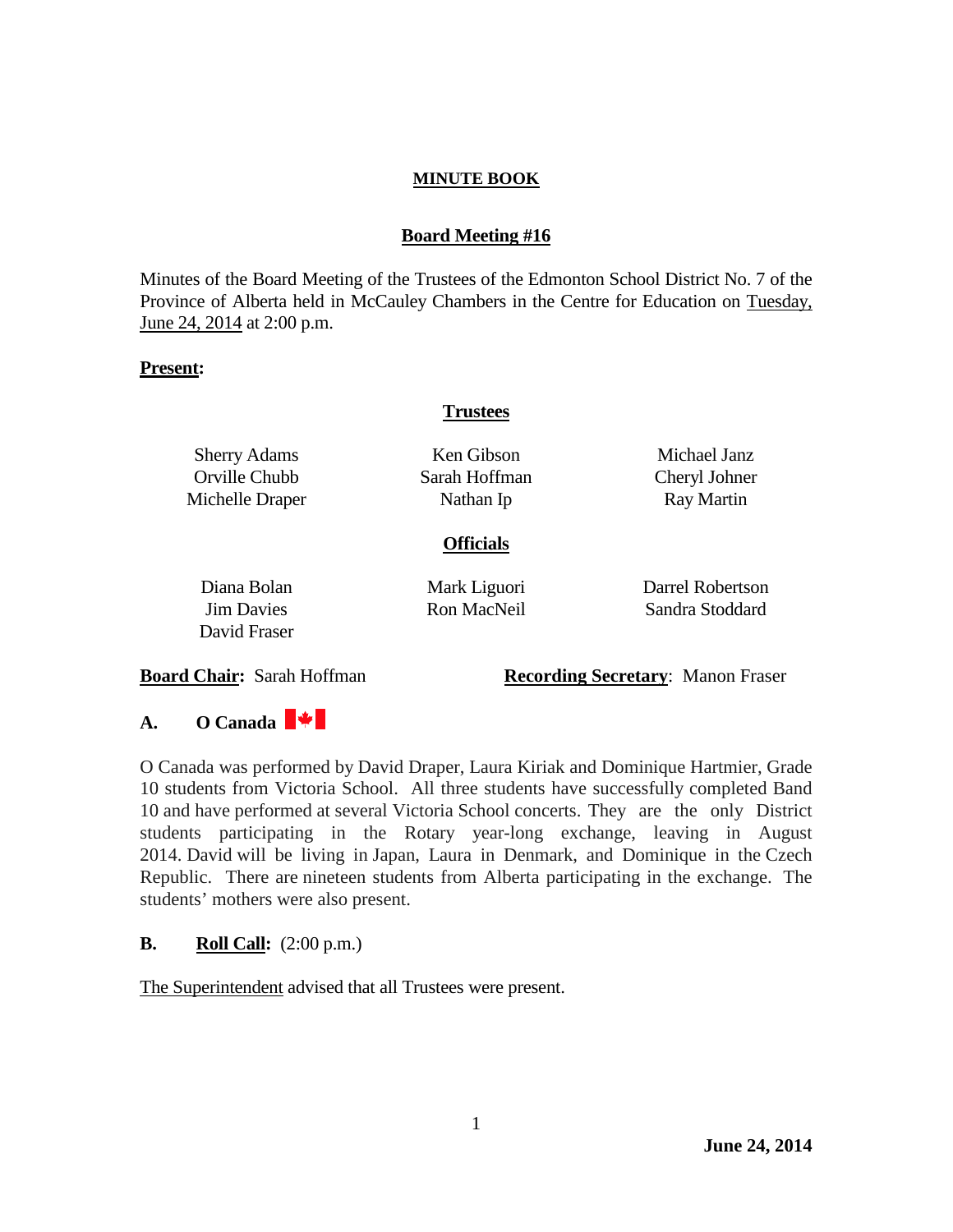### **C. Approval of the Agenda**

### **MOVED BY Trustee Johner:**

**"That the agenda for the June 24, 2014 board meeting be approved as printed."**

### **The Board Chair called the question.**

## **The Motion was UNANIMOUSLY CARRIED.**

### **D. Communications from the Board Chair**

The Board Chair advised that a number of Trustees attended the District's retirement banquet on June 19, 2014 to celebrate of the careers of 220 staff members. She thanked the staff for their dedication and years of service and the impact they have made on public education.

The Board Chair advised that Trustees have recently met with each of the Alberta political parties education critics in the legislature. A meeting is also scheduled tomorrow for Trustees to meet with the Capital Region Caucus. She also noted that the Metro Board Chairs have requested to meet with the NDP and Progressive Conservative leadership candidates.

### **E. Communications from the Superintendent of Schools**

The Superintendent wished staff, students, parents and Trustees a safe and relaxing summer.

## **F. Minutes**

1. Board Meeting #15 – June 17, 2014

### **MOVED BY Trustee Ip:**

**"That the minutes of Board Meeting #15 held June 17, 2014 be approved as printed."** 

### **The Board Chair called the question.**

## **The Motion was UNANIMOUSLY CARRIED.**

**G. Comments from the Public and Staff Group Representatives** – None.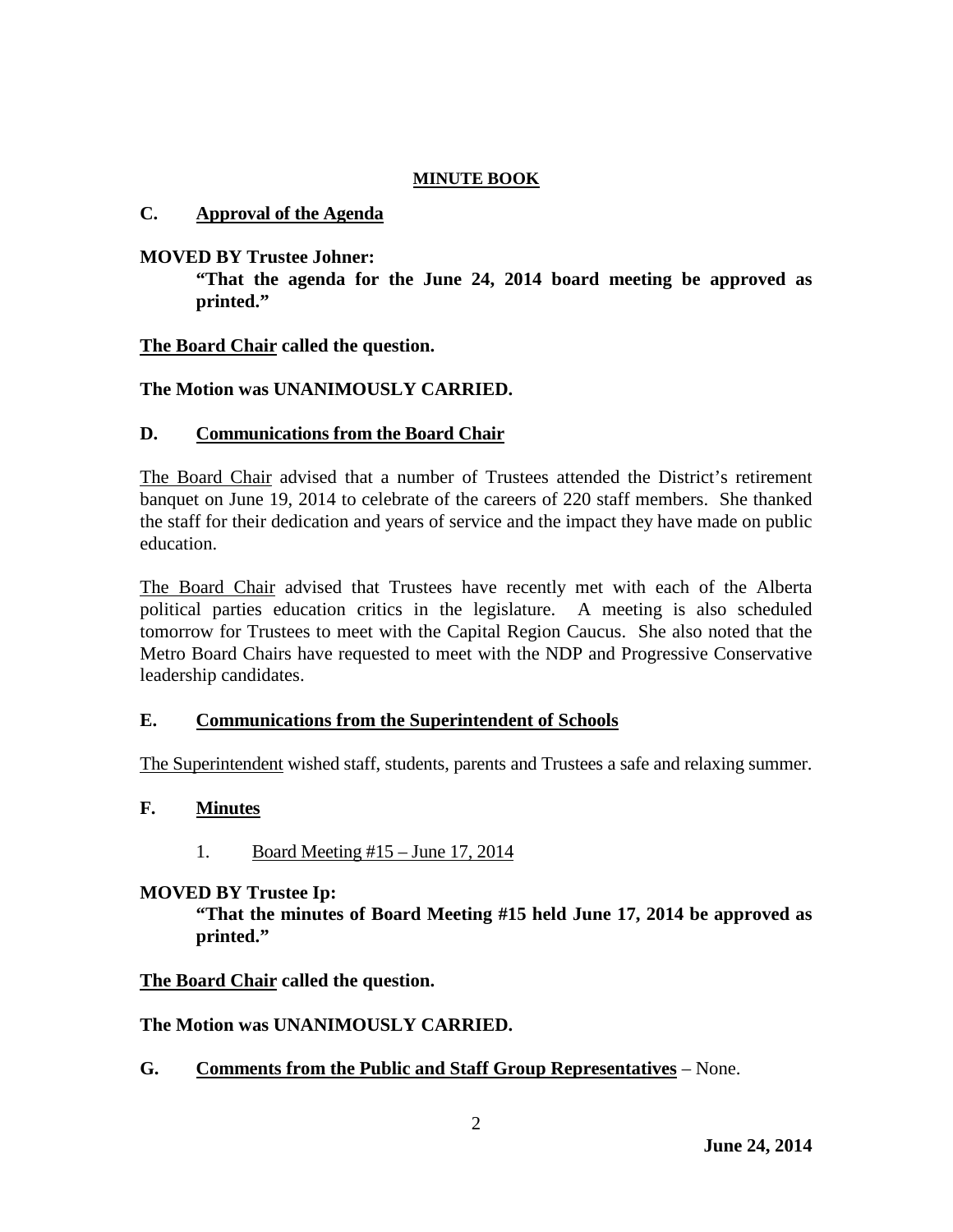### **H. Reports**

- 2. Report #11 of the Caucus Committee (From the Meeting Held June 17, 2014)
- **MOVED BY Trustee Janz:**
	- **"1. That Report #11 of the Caucus Committee from the meeting held June 17, 2014 be received and considered." (UNANIMOUSLY CARRIED)**
- **MOVED BY Trustee Janz:**
	- **"2. That Kent Pharis and Jeff Waselenchuk be confirmed as cospokespersons to negotiate a collective agreement for custodial staff with CUPE Local 474."**

**The Board Chair called the question.**

**The Motion was UNANIMOUSLY CARRIED.**

#### **MOVED BY Trustee Janz:**

- **"3. That authorization of the District's negotiating committee to sign a new custodial collective agreement following Board of Trustees ratification be confirmed.**
- **4. That the following objectives for the collective bargaining agreement between the District and CUPE Local 474 (Custodial) be confirmed:**
	- **To achieve a revised collective agreement in collective bargaining that:**
		- o **enables the District to recruit and retain the quality and nature of employees needed to operate the District;**
		- o **reflects financial circumstances, both existing and projected;**
		- o **enables efficient and effective operations consistent with the legislated mandate, the mission and the financial circumstances of the District;**
		- o **has a length of term consistent with the above.**
	- **To achieve the revision of the collective agreement with no work stoppage."**

**The Board Chair called the question.**

**The Motion was UNANIMOUSLY CARRIED.**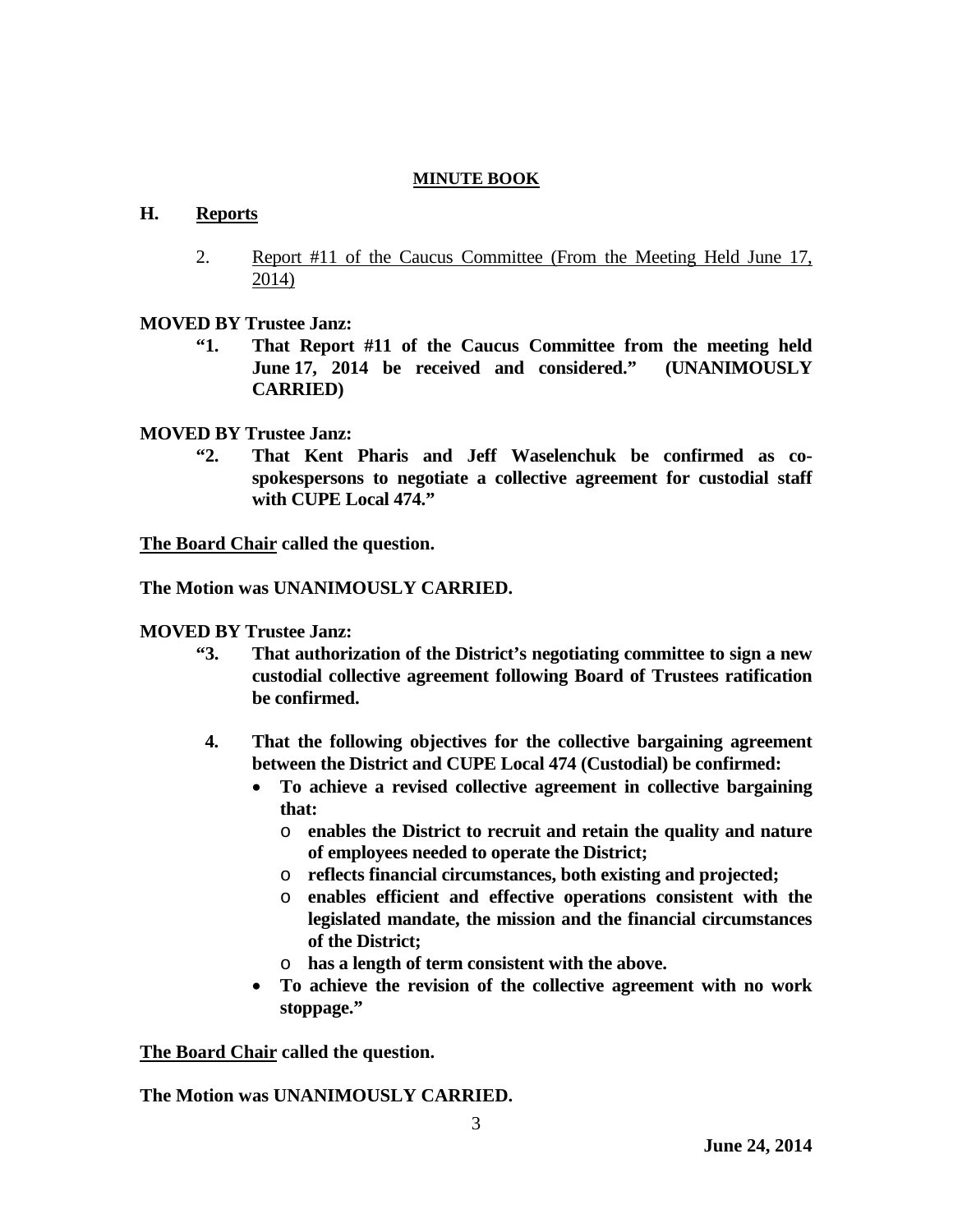### **MOVED BY Trustee Janz:**

**"5. That Jeff Waselenchuk and Kent Pharis be confirmed as cospokespersons to negotiate a collective agreement for maintenance staff with CUPE Local 784."**

**The Board Chair called the question.**

**The Motion was UNANIMOUSLY CARRIED.**

**MOVED BY Trustee Janz:**

- **"6. That authorization of the District's negotiating committee to sign a new maintenance collective agreement following Board of Trustees ratification be confirmed.**
- **7. That the following objectives for the collective bargaining agreement between the District and CUPE Local 784 (Maintenance) be confirmed:**
	- **To achieve a revised collective agreement in collective bargaining that:**
		- o **enables the District to recruit and retain the quality and nature of employees needed to operate the District;**
		- o **reflects financial circumstances, both existing and projected;**
		- o **enables efficient and effective operations consistent with the legislated mandate, the mission and the financial circumstances of the District;**
		- o **has a length of term consistent with the above.**
	- **To achieve the revision of the collective agreement with no work stoppage.**

**The Board Chair called the question.**

**The Motion was UNANIMOUSLY CARRIED.**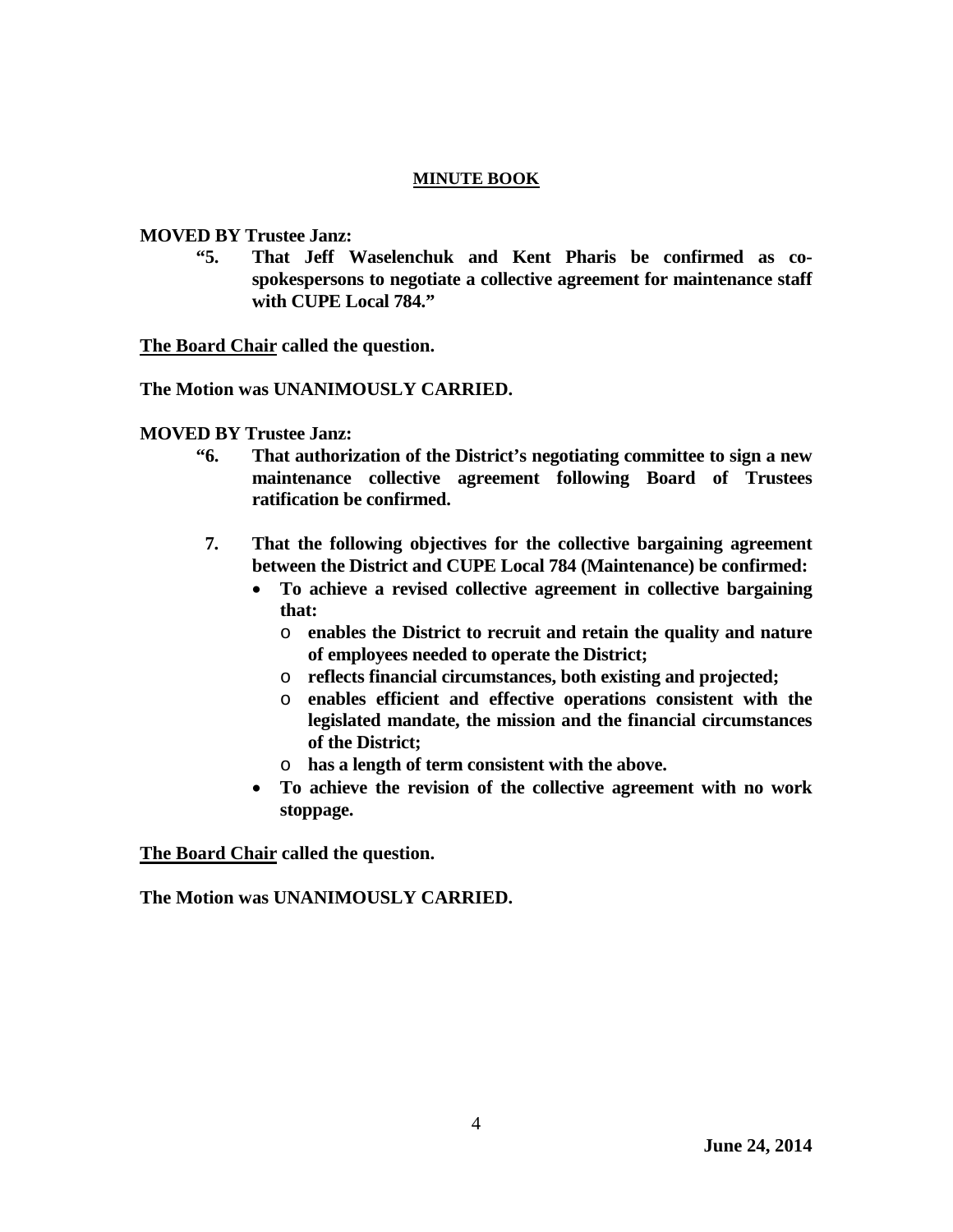3. Replacement School Selection

### **MOVED BY Trustee Ip:**

- **"1. That the Board approve a motion to consider closure of R.J. Scott School.**
- **2. That the Board approve a motion to consider closure of Rundle School.**
- **3. That the Board approve a motion to consider closure of Lawton School.**
- **4. That the Board approve a motion approving the site for a replacement school, subject to Board approval of the closure of R.J. Scott, Rundle and Lawton Schools.**
- **5. That the Board approve a motion for the Board Chair to send a letter to the Minister of Education requesting exemption from sections 4 through 7 of the** *Closure of Schools Regulation* **in the** *School Act***."**

**The Board Chair called the question.**

## **The Motion was UNANIMOUSLY CARRIED.**

There was a break at this point in the meeting.

Trustee Chubb left at this point for the duration of the meeting.

4. Approval of the 2014-2015 Proposed Budget

## **MOVED BY Trustee Gibson:**

- **"1. That the 2014-2015 proposed budget of \$1,009,142,600 be approved.**
- **2. That the budget report for the year ending August 31, 2015 be approved."**

**The Board Chair called the question.**

**The Motion was UNANIMOUSLY CARRIED.**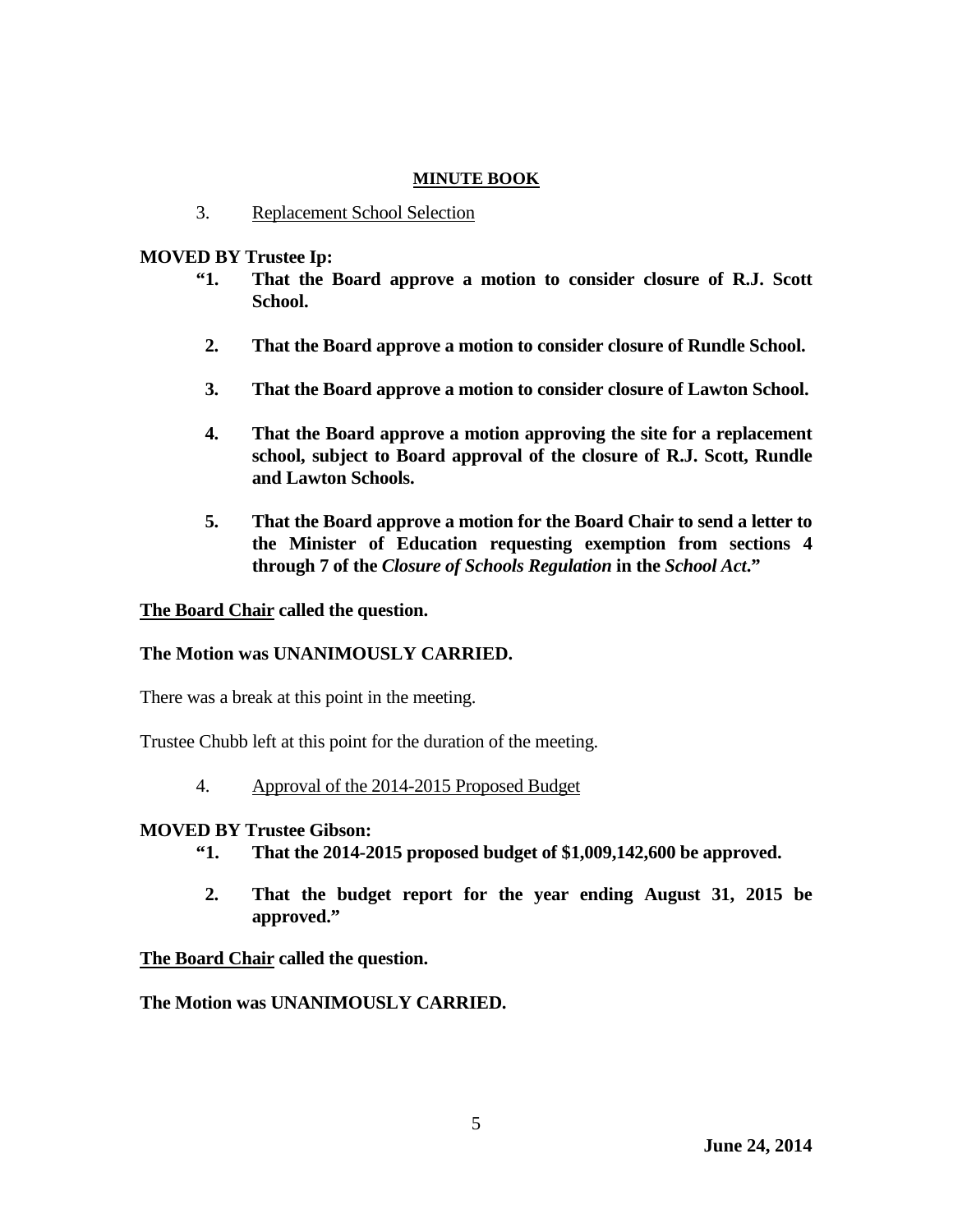### 5. Borrowing Resolution

### **MOVED BY Trustee Martin:**

## **"That the borrowing resolution, with respect to the Edmonton School District No. 7 with the Bank of Nova Scotia be approved."**

Trustee Johner requested that information be provided regarding how much money the District has paid in interest in the past.

The Superintendent advised that information will be provided via TM for the past three years with respect to the borrowing resolution in terms of what the interest rates have been and what the District has actually borrowed and the interest that has been paid.

Trustee Gibson asked whether the District is receiving the best possible interest rate.

The Superintendent advised that the Administration will examine the current agreement and future agreements to ensure the District is getting the best possible interest rate from a lending institution with respect to the borrowing resolution.

## **The Board Chair called the question.**

## **The Motion was UNANIMOUSLY CARRIED.**

6. Response to Staff Group Budget Presentations

The Board received information regarding the response to the presentations by staff groups regarding the 2014-2015 budget.

7. Optimal Enrolment Limit (OEL) (Response to Request for Information #019)

The Board received information in response to a Trustee request for information.

8. Alberta Schools Alternative Procurement (ASAP) and Public, Private Partnership (P3) Successes and Challenges (Response to Request for Information #023)

The Board received information in response to a Trustee request for information.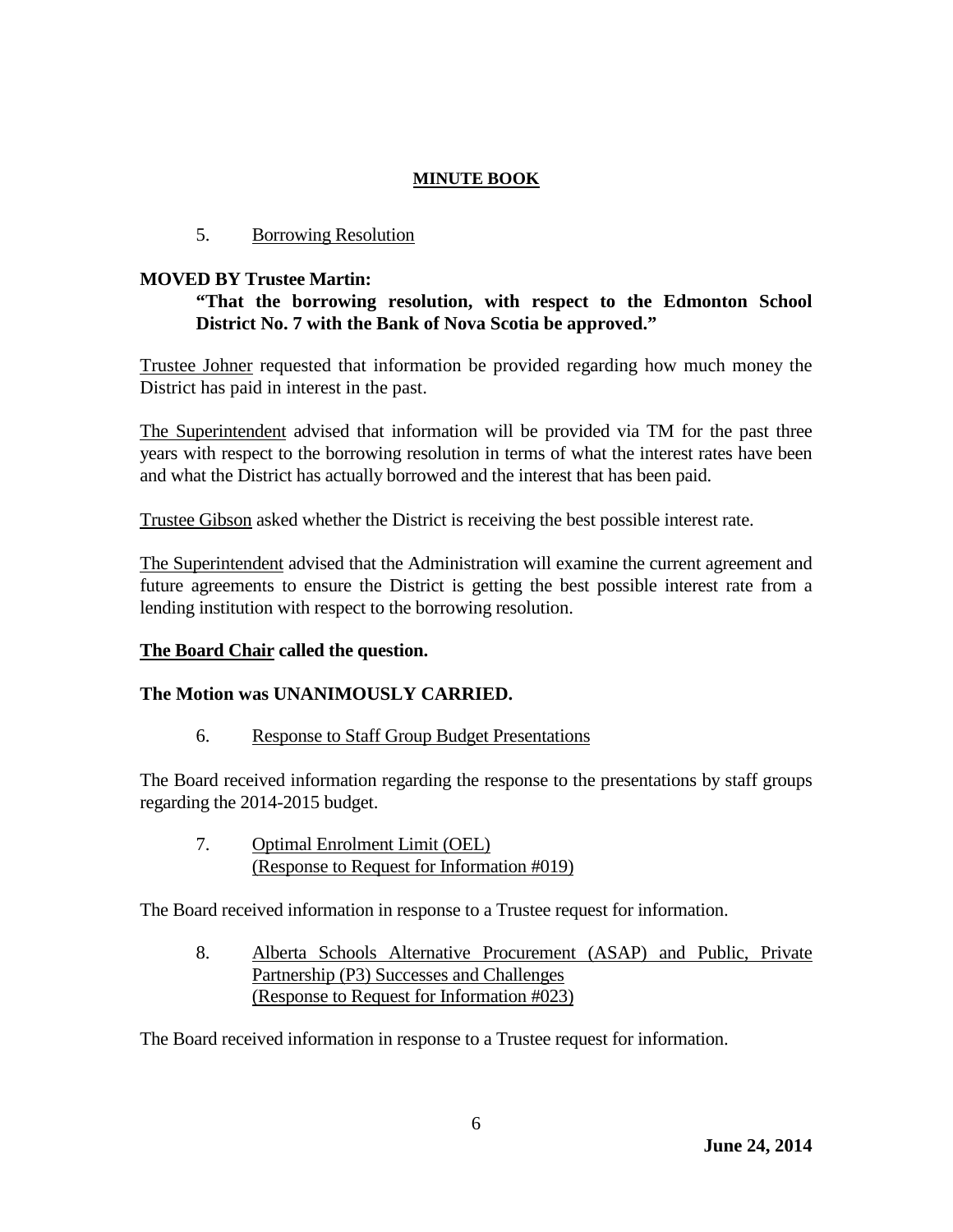### 9. Delegation of Authority – 2014 Summer Recess

### **MOVED BY Trustee Johner:**

- **"1. That, in accordance with Sections 67(1), 65(2) and 65(3) of the** *School Act***, any special board meetings during the 2014 summer recess be at the call of the Board Chair or, in her absence, the Board Vice-Chair.**
- **2. That, in accordance with Section 61(1) of the** *School Act***, effective June 24, 2014, delegation of authority to the Superintendent of Schools to make decisions during the 2014 summer recess on behalf of the Board be approved.**
- **3. That a report of all such decisions be brought to the first public board meeting in the fall of 2014."**

**The Board Chair called the question.**

**The Motion was UNANIMOUSLY CARRIED.**

## **I. Other Committee, Board Representative and Trustee Reports**

Trustee Ip noted that he and Catholic School Board Trustee Marilyn Bergstra, who is the Catholic School Board Trustee for that ward, are jointly hosting a Family Fun Day (a community barbecue) at Lillian Osborne School from 11:30 a.m. to 3:00 p.m. on Saturday, June 28, 2014. He invited Trustees and the public to attend.

Trustee Johner, reported that, on June 15, 2014, she attended and participated in the Edmonton Fire Rescue Services' live fire exercise that was held for students in the Centre High Emergency Response Career Pathways (ERCP) program. The students in the program have the opportunity to experience practical exercises in the career pathways of firefighting, police and security and emergency medical response. This is the second time she has participated in the live fire exercise at the Edmonton Fire Rescue Service training site in the west end. The temperatures during the live-fire exercise in the training burn tower reached upwards of 204 to 260 degrees Celsius. She also had the opportunity to use the Jaws of Life on a derelict car, toured the entire fire training building and shared a pizza lunch with the students. She urged her colleagues to take advantage of this unique opportunity the next time it is offered.